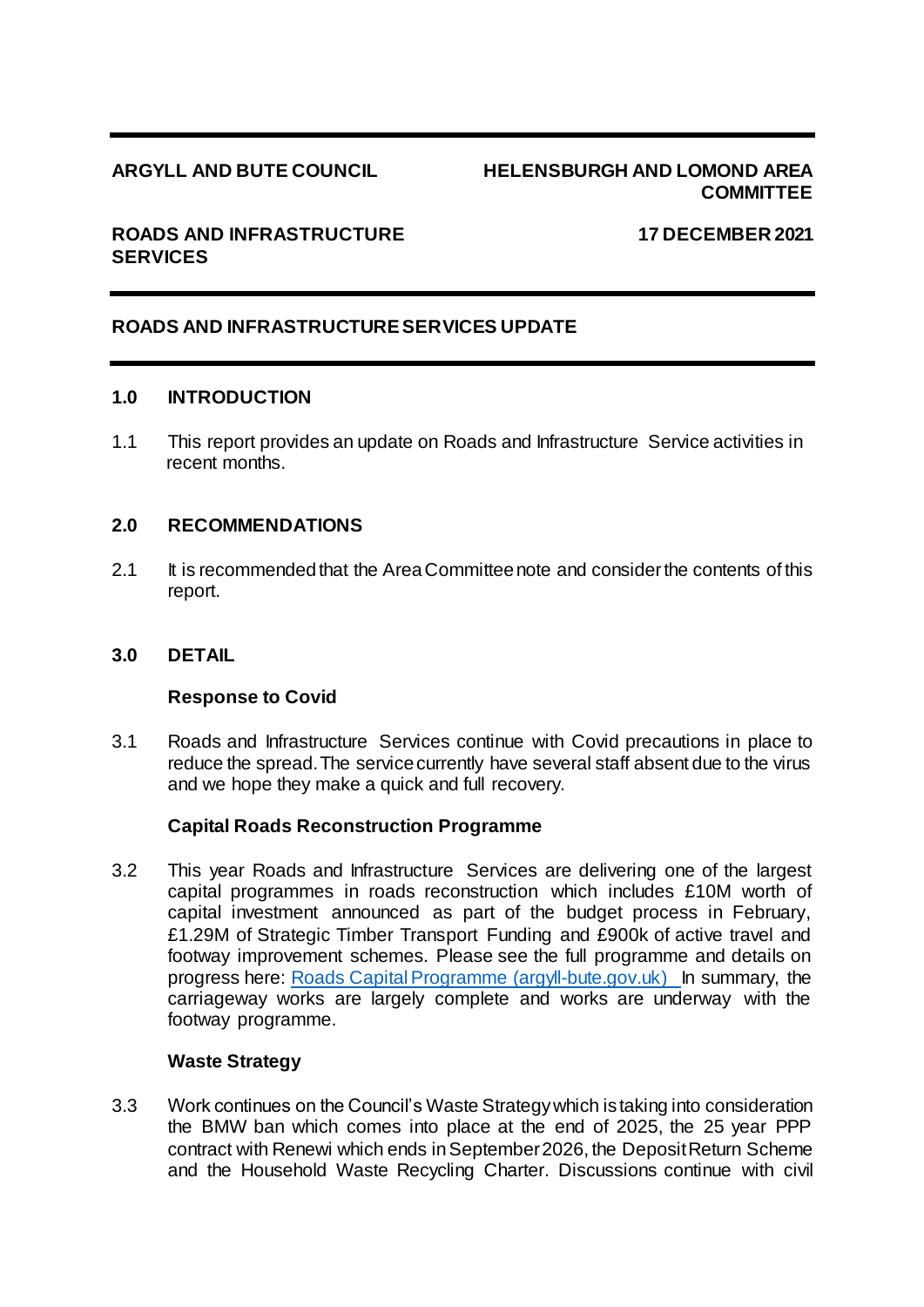servants from Scottish Government regarding the above and discussion continue with neighbouring local authorities with a view to maximising collaboration opportunities.

# **Winter Policy Update**

- 3.4 Winter maintenance standby rotas commenced on Friday 29 October. This follows the current in season policy agreed at the September meeting of the Environment, Development and infrastructure Committee. At the time of writing at the beginning of November, we have over 10,500 tonnes of rock salt, which is our normal start of season operating tonnage.
- 3.5 Members will be very much aware of the national shortage of HGV drivers. Whilst we have not lost a significant number of drivers, this does have an impact on recruitment of HGV drivers. This is being compounded by some absence being experienced through Covid.

# **Public Transport**

3.6 Officers are currently liaising with West Coast Motors on roll out and implementation of Pingo app-bookable bus service. The Pingo app funding is provided by HITRANS for up to a year's trial, however, the app is being tested on two Council contracted demand responsive services- Cowal DAB and Kintyre Ring n Ride. Subject to a satisfactory trial, this system is likely to be rolled out more widely.

## **Bridge Inspections**

3.7 The Infrastructure Design team continue to carry out bridge inspections to all approx 900 structures on a rolling programme across Argyll and Bute to ensure they are safe and fit for purpose. This inspection regime identifies remedial works which are programmed for delivery.

## **Arrochar Car Park**

3.8 Historically the council has operated two car parks in Arrochar as pay and display. The car park nearest the village centre had been subject to a long term lease which has come to a natural end and the landowner has taken a decision to operate this car park on a commercial basis. This car park is now operated via Automatic Number Plate Recognition (ANPR). Members should note that ANPR is currently not available for local authorities to use for car park management. The second car park which was located nearer to Inveraray is also leased but form a different landowner. The Council is going through a process to purchase this site and will continue to operate this car park as a local authority pay and display. Officers are currently looking at possible options to extend this car park.

# **Luss TRO**

3.9 A Traffic Regulation Order (TRO) has been through the statutory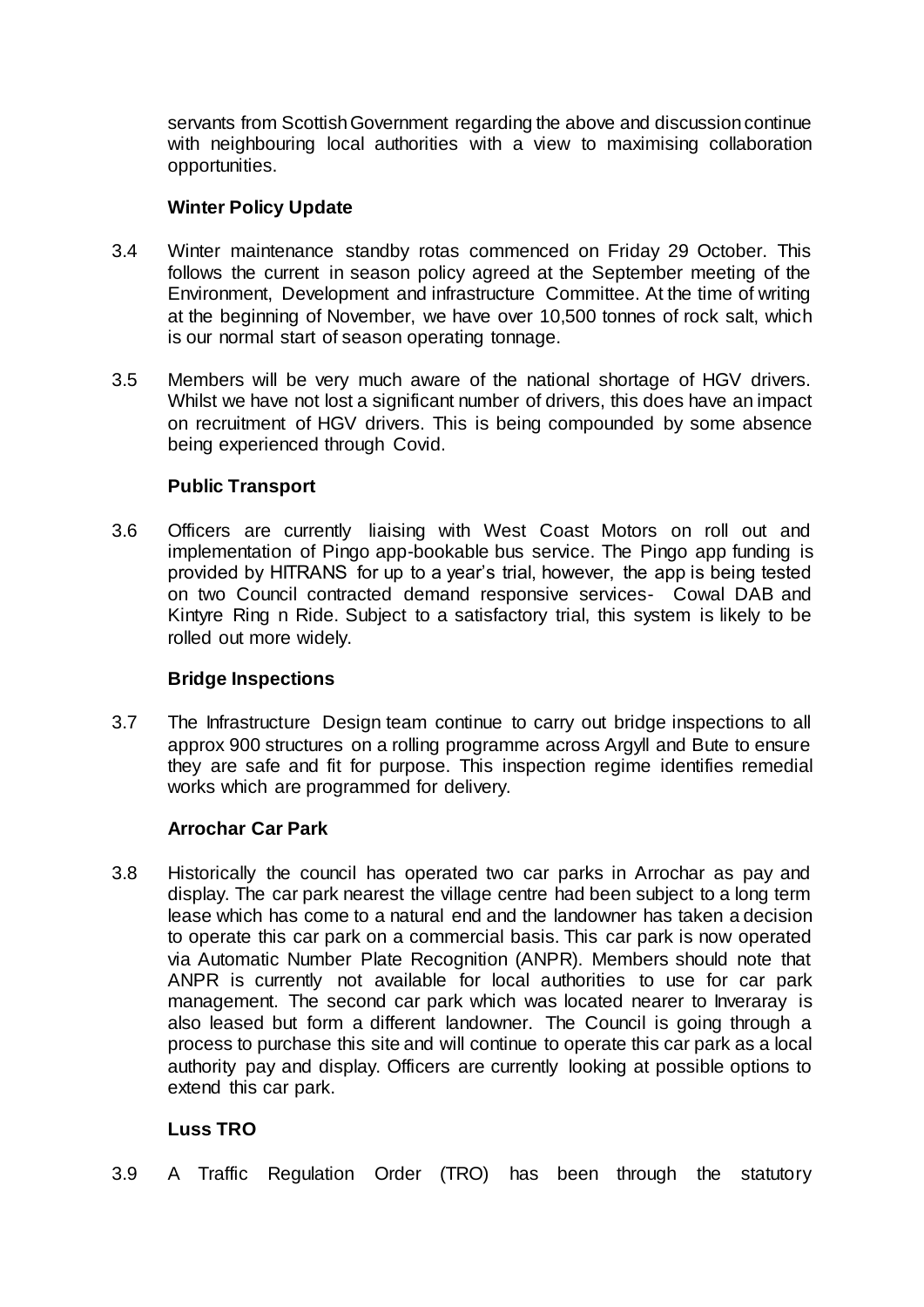consultation/advertisement process which has resulted in representation which will require an independent hearing to take place. This will be run by an independent Reporter who we expect will require evidence from the objector, the Council as the promotor of the Order together with any other relevant interested parties. Council officers are in the process of preparing the Council's case. It is expected the Reporter will commence the review mid-January 2022. In the meantime, a Temporary Traffic Regulation Order (TTRO) is being prepared to extend the existing TTRO provisions to allow the case to reach conclusion. The TTRO will provide regulation and cover until such a time that the TRO is concluded. It is anticipated that the findings from the Reporter together with the wider TRO will be brought back to a future H&L Area Committee.

# **Waste Disposal in Helensburgh and Lomond**

3.10 Barr Environmental, who provide a waste disposal service for refuse material collected in the Helensburgh and Lomond area, have been subject to a recent tax tribunal which was found in favour of Revenue Scotland. We are currently in contract with Barr for treatment of our residual waste, green waste and timber and are working to our current contract.

## **4.0 CONCLUSION**

4.1 This report provides a general update to local members on recent Roads and Infrastructure activities.

## **5.0 IMPLICATIONS**

- 5.1 Policy various policies referred to within the body of the report
- 5.2 Financial none
- 5.3 Legal none known
- 5.4 HR none known
- 5.5 Fairer Scotland Duty: (please refer to guidance on Hub)
- 5.5.1 Equalities protected characteristics none known
- 5.5.2 Socio-economic Duty none known
- 5.5.3 Islands none known
- 5.6 Climate Change as a general comment Roads and Infrastructure are working across a number of fronts towards achieving net zero. This includes our Waste Strategy, LED lighting programme, the introduction of approx. 70 low emission vehicles in the last 18 months, project rolling out EV